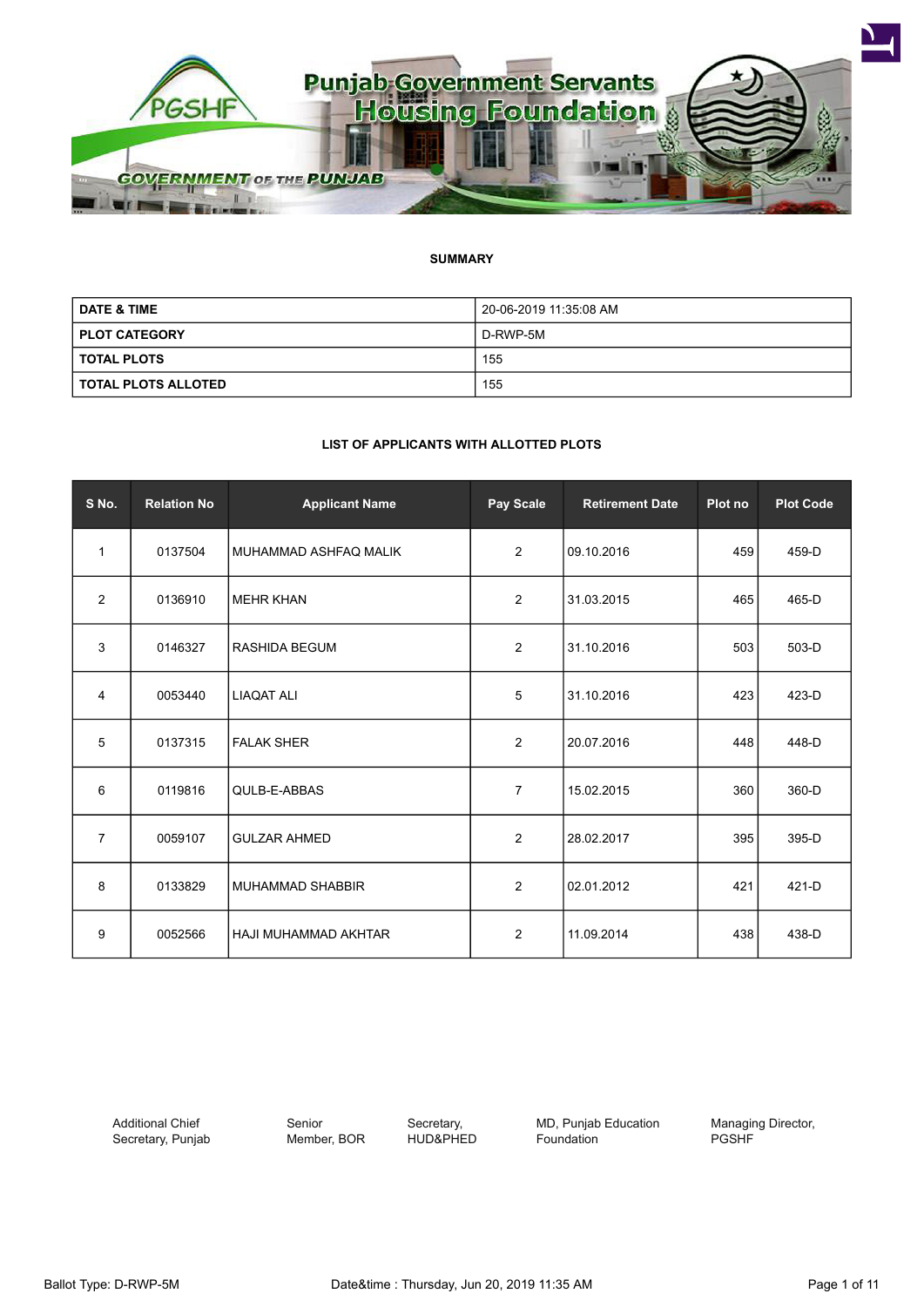| S No. | <b>Relation No</b> | <b>Applicant Name</b>    | Pay Scale      | <b>Retirement Date</b> | Plot no | <b>Plot Code</b> |
|-------|--------------------|--------------------------|----------------|------------------------|---------|------------------|
| 10    | 0044863            | SHUKAR DIN               | 5              | 30.06.2014             | 472     | 472-D            |
| 11    | 0140032            | <b>GHULAM MOHAMMAD</b>   | 2              | 09.12.2012             | 493     | 493-D            |
| 12    | 0011081            | <b>ABDUL RAHIM</b>       | $\overline{2}$ | 03.11.2010             | 419     | 419-D            |
| 13    | 0062602            | MUHAMMAD HUSSAIN         | $\overline{c}$ | 06.07.2013             | 455     | 455-D            |
| 14    | 0136944            | <b>JAVED AKHTAR</b>      | 3              | 01.04.2016             | 427     | 427-D            |
| 15    | 0093731            | <b>MALIK FAIZ AHMED</b>  | 3              | 01.11.2016             | 399     | 399-D            |
| 16    | 0120510            | <b>JAVED IQBAL</b>       | 3              | 15.08.2016             | 426     | 426-D            |
| 17    | 0074847            | MUHAMMAD ISHAQ           | 3              | 05.12.2016             | 468     | 468-D            |
| 18    | 0022809            | <b>SYED GHAFOOR SHAH</b> | $\sqrt{2}$     | 05.02.2015             | 385     | 385-D            |
| 19    | 0148162            | MUHAMMAD ZAFAR           | $\overline{7}$ | 31.12.2016             | 502     | 502-D            |
| 20    | 0078381            | <b>ABDUL SATTAR</b>      | $\overline{7}$ | 31.10.2013             | 398     | 398-D            |
| 21    | 0053744            | <b>ABDUL AZIZ</b>        | $\sqrt{2}$     | 12.06.2016             | 361     | 361-D            |
| 22    | 0109650            | MUHAMMAD ARIF KHAN       | $\overline{7}$ | 29.12.2015             | 265     | 265-D            |
| 23    | 0067201            | MUHAMMAD KHALIL          | $\mathbf{1}$   | 13.06.2016             | 362     | 362-D            |
| 24    | 0139037            | <b>JAMSHAD KHAN</b>      | 4              | 13.10.2016             | 446     | 446-D            |

Additional Chief Secretary, Punjab

Senior Member, BOR

Secretary, HUD&PHED MD, Punjab Education Foundation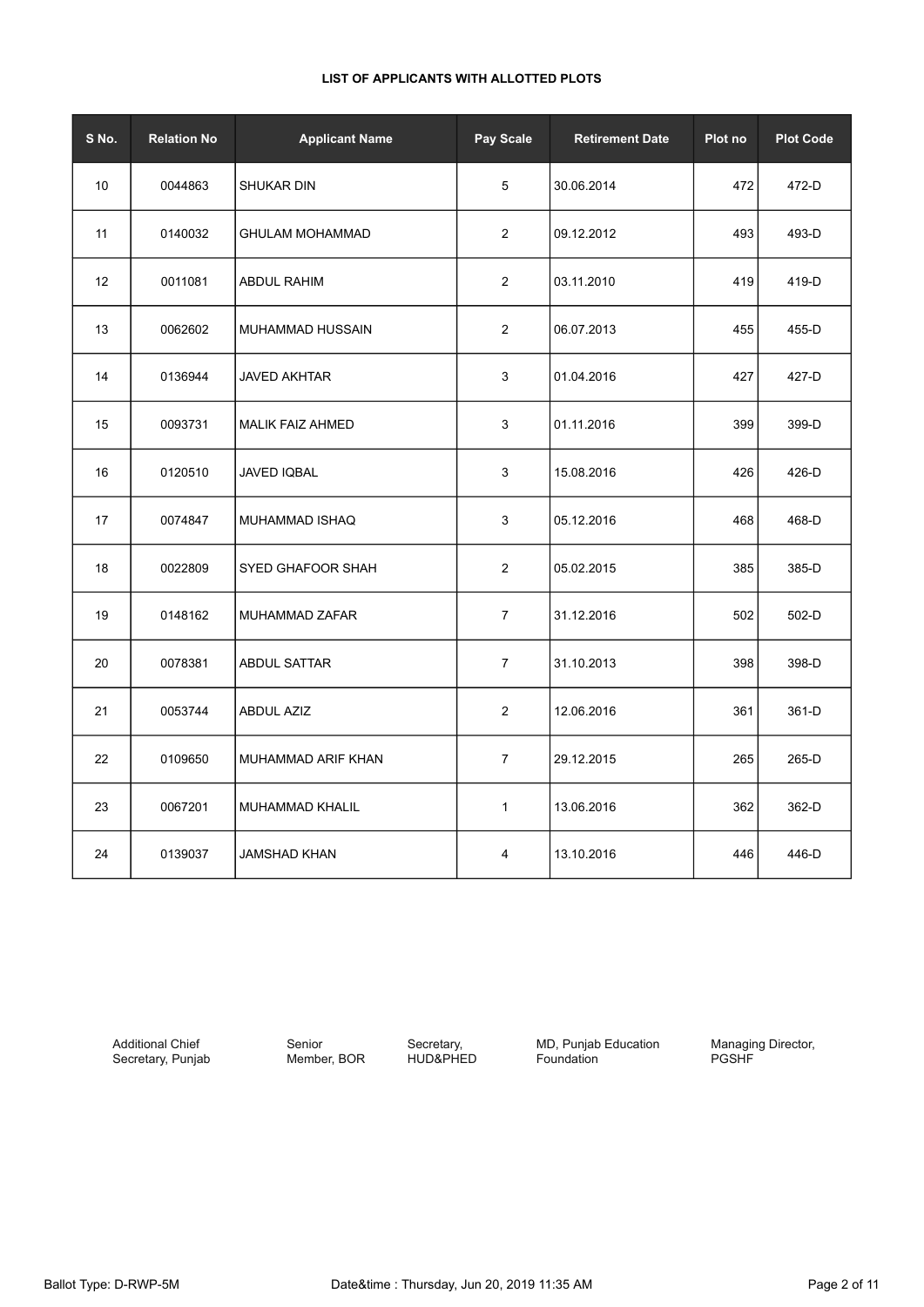| S No. | <b>Relation No</b> | <b>Applicant Name</b>        | <b>Pay Scale</b> | <b>Retirement Date</b> | Plot no | <b>Plot Code</b> |
|-------|--------------------|------------------------------|------------------|------------------------|---------|------------------|
| 25    | 0081236            | <b>MARRIAM BIBI</b>          | $\overline{2}$   | 12.07.2016             | 471     | 471-D            |
| 26    | 0106491            | MUHAMMAD KHALID PERVAIZ KHAN | $\overline{2}$   | 17.01.2014             | 463     | 463-D            |
| 27    | 0136907            | CH. ABDUL RASHID             | $\overline{2}$   | 27.12.2015             | 506     | 506-D            |
| 28    | 0142022            | AMIR ABDULLAH KHAN           | 5                | 11.09.2011             | 358     | 358-D            |
| 29    | 0139042            | <b>BOOTA MASIEH</b>          | 3                | 14.01.2016             | 370     | 370-D            |
| 30    | 0043736            | <b>AZIZ AHMAD</b>            | 5                | 01.02.2016             | 390     | 390-D            |
| 31    | 0053785            | KHALID MOHAMMAD              | $\overline{2}$   | 05.10.2016             | 381     | 381-D            |
| 32    | 0046011            | <b>MUNAWER HUSSAIN</b>       | 2                | 05.10.2015             | 387     | 387-D            |
| 33    | 0142681            | <b>KHALID PERVAIZ</b>        | $\overline{7}$   | 28.02.2017             | 461     | 461-D            |
| 34    | 0115764            | MUHAMMAD MUNIR               | $\overline{7}$   | 31.05.2017             | 432     | 432-D            |
| 35    | 0089695            | <b>INTIZAR ALI</b>           | $\overline{7}$   | 09.01.2014             | 264     | 264-D            |
| 36    | 0056454            | KAUSAR NOUSHAHI              | 3                | 21.04.2016             | 510     | 510-D            |
| 37    | 0108034            | <b>GHULAM MUSTAFA</b>        | $\overline{7}$   | 26.02.2014             | 400     | 400-D            |
| 38    | 0116619            | <b>SHAH MUHAMMAD</b>         | 2                | 16.10.2015             | 371     | 371-D            |
| 39    | 0138464            | <b>ZAREEN ZIA</b>            | 6                | 19.07.2007             | 389     | 389-D            |
| 40    | 0063059            | <b>GHULAM SHABBIR</b>        | $\overline{2}$   | 18.01.2017             | 391     | 391-D            |

Additional Chief Secretary, Punjab Senior Member, BOR

Secretary, HUD&PHED MD, Punjab Education Foundation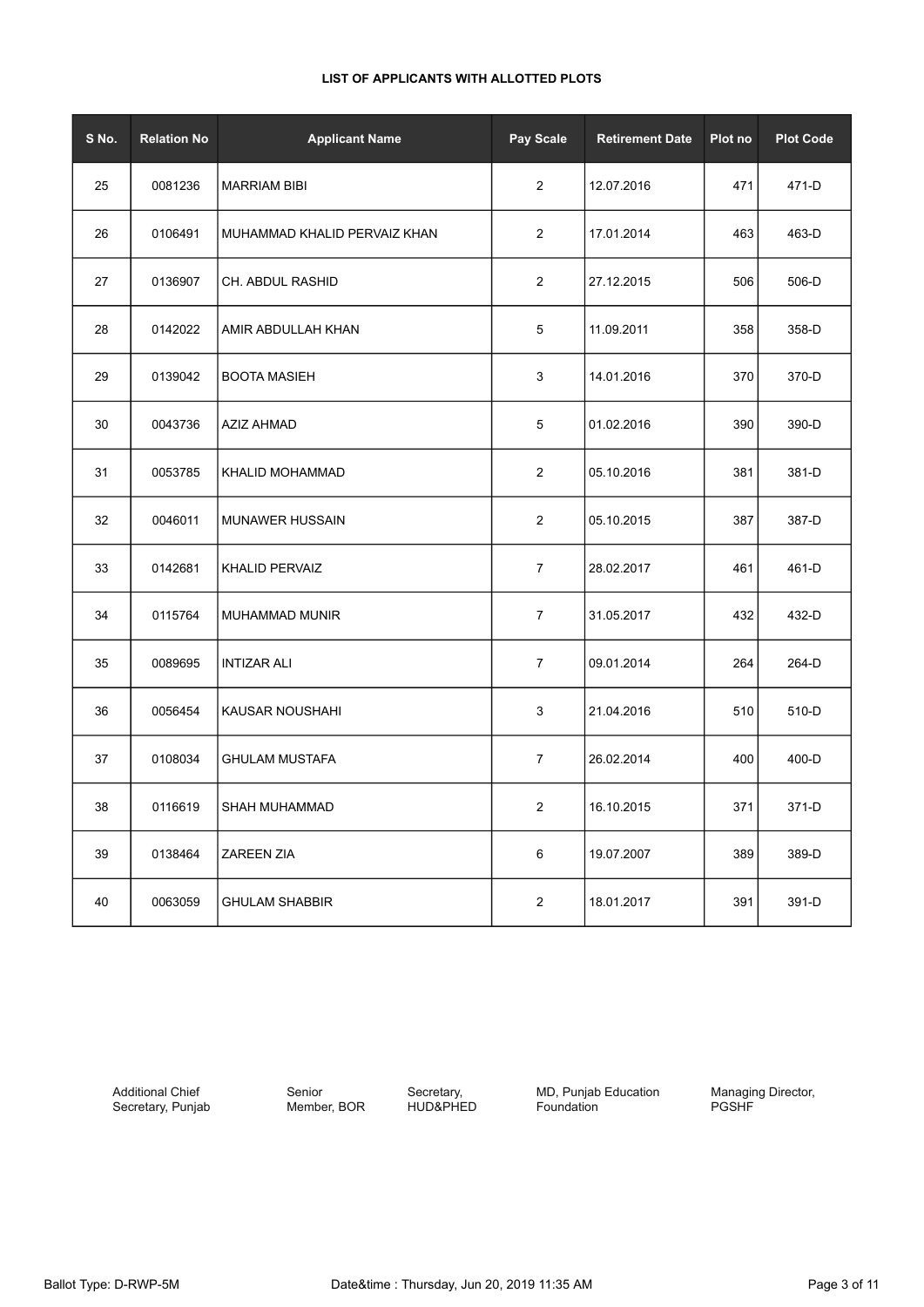| S No. | <b>Relation No</b> | <b>Applicant Name</b>     | Pay Scale               | <b>Retirement Date</b> | Plot no | <b>Plot Code</b> |
|-------|--------------------|---------------------------|-------------------------|------------------------|---------|------------------|
| 41    | 0148046            | <b>ABID HUSSAILN</b>      | 5                       | 11.01.2012             | 410     | 410-D            |
| 42    | 0053468            | <b>TAJAMAL HUSSAIN</b>    | 3                       | 27.08.2016             | 376     | 376-D            |
| 43    | 0016595            | MUHAMMAD SIDDQUE          | 4                       | 30.06.2016             | 494     | 494-D            |
| 44    | 0106269            | MOHAMMAD BASIT KHAN PASHA | 5                       | 04.10.2016             | 374     | 374-D            |
| 45    | 0136968            | MUHAMMAD YASIN (court)    | $\overline{c}$          | 28.07.2011             | 500     | 500-D            |
| 46    | 0141221            | <b>BASHIR NAWAZ</b>       | 4                       | 30.09.2010             | 452     | 452-D            |
| 47    | 0074817            | MUHAMMAD YAMIN            | $\overline{c}$          | 20.03.2016             | 476     | 476-D            |
| 48    | 0109649            | <b>GHULAM RASOOL</b>      | $\overline{7}$          | 30.04.2017             | 507     | 507-D            |
| 49    | 0061129            | ABDUL MAJEED              | $\overline{7}$          | 31.01.2017             | 454     | 454-D            |
| 50    | 0053381            | <b>BIRJEES RANA</b>       | 5                       | 06.07.2012             | 368     | 368-D            |
| 51    | 0045474            | MUHAMMAD YASEEN           | $\mathbf{1}$            | 01.10.2016             | 386     | 386-D            |
| 52    | 0133795            | MUHAMMAD ILYAS            | $\overline{c}$          | 02.02.2007             | 453     | 453-D            |
| 53    | 0133644            | NAZABAT KHAN              | $\overline{7}$          | 13.04.2015             | 435     | 435-D            |
| 54    | 0138366            | NASRULLAH KHNA            | $\mathbf{7}$            | 06.04.2013             | 486     | 486-D            |
| 55    | 0141218            | ZIA ULLAH KHAN            | $\overline{\mathbf{4}}$ | 30.09.2010             | 428     | 428-D            |
| 56    | 0106073            | <b>JAVED ALI</b>          | 6                       | 12.10.2015             | 495     | 495-D            |

Additional Chief Secretary, Punjab

Senior Member, BOR

Secretary, HUD&PHED MD, Punjab Education Foundation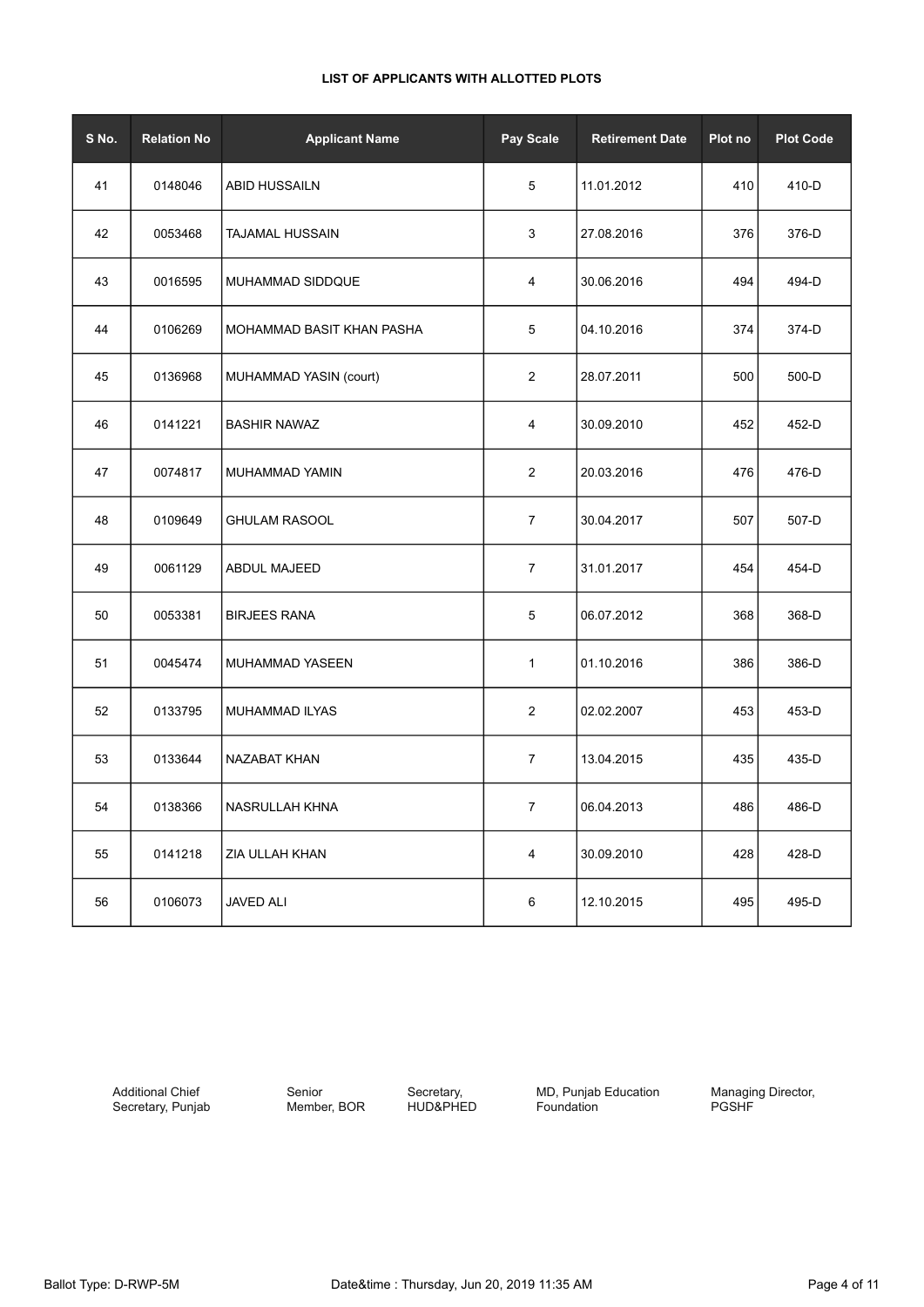| S No. | <b>Relation No</b> | <b>Applicant Name</b> | Pay Scale      | <b>Retirement Date</b> | Plot no | <b>Plot Code</b> |
|-------|--------------------|-----------------------|----------------|------------------------|---------|------------------|
| 57    | 0135575            | MUHAMMAD ILYAS        | $\overline{7}$ | 12.11.2016             | 473     | 473-D            |
| 58    | 0043868            | <b>NAZEER MASIH</b>   | $\overline{2}$ | 01.05.2015             | 364     | 364-D            |
| 59    | 0110258            | <b>WAHEED AHMED</b>   | $\overline{7}$ | 18.01.2015             | 488     | 488-D            |
| 60    | 0137733            | MUHAMMAD FAROOQ       | $\overline{2}$ | 16.01.2017             | 425     | 425-D            |
| 61    | 0128173            | <b>ASGHAR ALI</b>     | $\overline{7}$ | 29.08.2015             | 359     | 359-D            |
| 62    | 0092019            | AYESHA FARHAT         | $\overline{c}$ | 13.08.2013             | 490     | 490-D            |
| 63    | 0088152            | <b>NASIR NAZIR</b>    | 6              | 10.01.2015             | 499     | 499-D            |
| 64    | 0137197            | NUZHAT AZIZ           | 3              | 30.06.2016             | 420     | 420-D            |
| 65    | 0133809            | MUHAMMAD YOUNAS       | $\overline{c}$ | 10.12.2013             | 509     | 509-D            |
| 66    | 0074272            | EHSAN UL HAQ          | $\sqrt{2}$     | 31.12.2016             | 422     | 422-D            |
| 67    | 0056912            | RAI RAFI-UL-HASSAN    | 7              | 05.07.2014             | 406     | 406-D            |
| 68    | 0139090            | SHOUKAT MEHMOOD       | $\mathbf{1}$   | 19.05.2017             | 449     | 449-D            |
| 69    | 0137103            | MUHAMMAD BASHIR       | 3              | 01.11.2016             | 512     | 512-D            |
| 70    | 0060104            | SHAKIL-UR-REHMAN      | 5              | 04.05.2017             | 412     | 412-D            |
| 71    | 0137225            | <b>MUHAMMAD RAFIQ</b> | $\mathsf 3$    | 30.09.2016             | 363     | 363-D            |
| 72    | 0065576            | <b>TASNEEM AKHTAR</b> | 1              | 31.12.2016             | 384     | 384-D            |

Additional Chief Secretary, Punjab Senior Member, BOR

Secretary, HUD&PHED **MD, Punjab Education** Foundation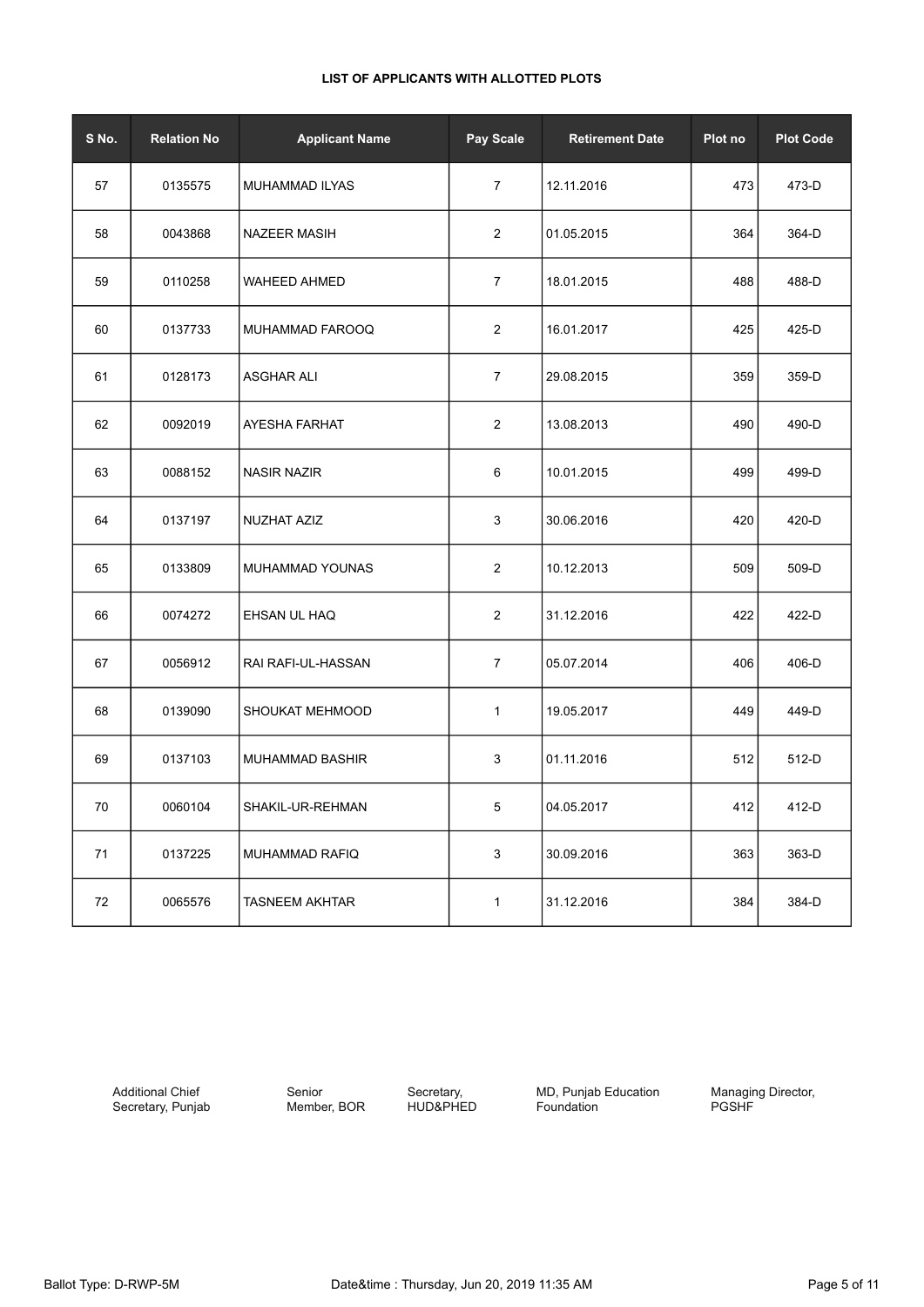| S No. | <b>Relation No</b> | <b>Applicant Name</b>           | Pay Scale      | <b>Retirement Date</b> | Plot no | <b>Plot Code</b> |
|-------|--------------------|---------------------------------|----------------|------------------------|---------|------------------|
| 73    | 0154301            | MUHAMMAD AKRAM KHAN             | $\mathbf{1}$   | 17.05.2017             | 402     | 402-D            |
| 74    | 0115665            | <b>KALSOOM AKHTAR</b>           | 6              | 07.07.2015             | 262     | 262-D            |
| 75    | 0137163            | MALIK AKHTAR ZAMAN              | 3              | 31.12.2016             | 439     | 439-D            |
| 76    | 0030583            | MUHAMMAD FEROZ                  | 5              | 30.06.2016             | 378     | 378-D            |
| 77    | 0035766            | KISHWAR SULTANA                 | $\overline{2}$ | 01.02.2017             | 475     | 475-D            |
| 78    | 0138454            | MAQSOOD ALI KHAN (LATE) (court) | 6              | 08.03.2016             | 466     | 466-D            |
| 79    | 0107156            | <b>MUHAMMAD SHARIF</b>          | 3              | 10.11.2015             | 436     | 436-D            |
| 80    | 0135278            | MUHAMMAD AKRAM                  | $\overline{7}$ | 25.11.2010             | 492     | 492-D            |
| 81    | 0103430            | MUHAMMAD ARSHAD                 | 5              | 05.08.2016             | 408     | 408-D            |
| 82    | 0057322            | GHULAM HASSAN DAR               | $\overline{2}$ | 07.12.2014             | 445     | 445-D            |
| 83    | 0137018            | MUHAMMAD ASHRAF                 | $\mathbf{1}$   | 07.05.2017             | 380     | 380-D            |
| 84    | 0135670            | <b>GHULAM MUSTAFA</b>           | 5              | 30.04.2010             | 367     | 367-D            |
| 85    | 0055663            | MUHAMMAD MAQSOOD                | 2              | 21.05.2016             | 450     | 450-D            |
| 86    | 0119910            | MUHAMMAD IQBAL                  | 3              | 10.01.2015             | 434     | 434-D            |
| 87    | 0135427            | <b>LIAQUAT ALI</b>              | 5              | 31.07.2015             | 444     | 444-D            |
| 88    | 0065571            | <b>SALEEM ALAM</b>              | 6              | 14.09.2015             | 416     | 416-D            |

Additional Chief Secretary, Punjab

Senior Member, BOR

Secretary, HUD&PHED MD, Punjab Education Foundation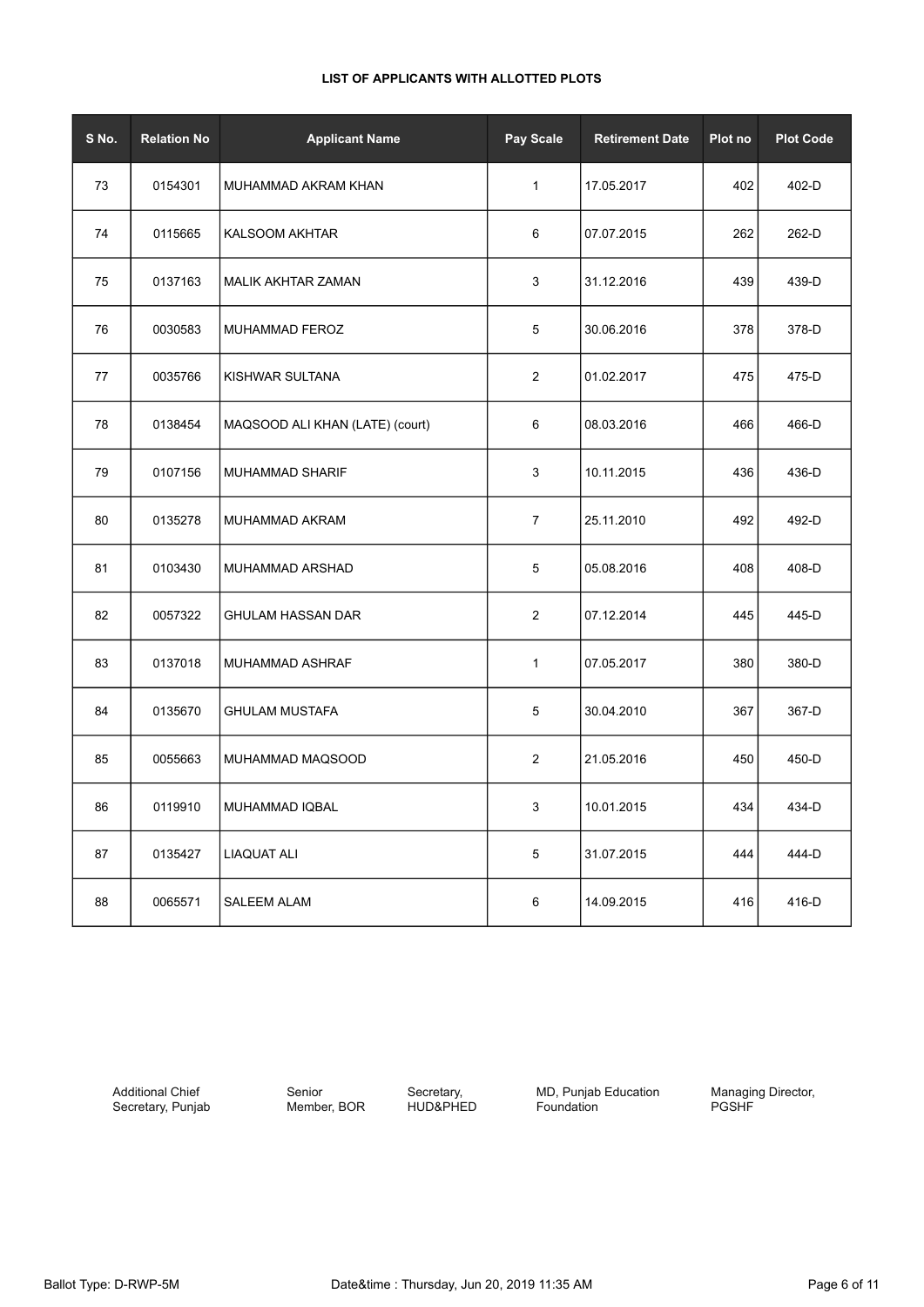| S No. | <b>Relation No</b> | <b>Applicant Name</b>  | Pay Scale      | <b>Retirement Date</b> | Plot no | <b>Plot Code</b> |
|-------|--------------------|------------------------|----------------|------------------------|---------|------------------|
| 89    | 0050211            | <b>SHARIF MASIH</b>    | $\mathbf{3}$   | 30.06.2016             | 383     | 383-D            |
| 90    | 0110218            | MUHAMMAD ASIF          | $\overline{7}$ | 31.01.2017             | 474     | 474-D            |
| 91    | 0128541            | MUHAMMAD LATIF         | 2              | 01.01.2014             | 394     | 394-D            |
| 92    | 0135739            | JAVAID AKHTAR (court)  | 5              | 16.02.2013             | 508     | 508-D            |
| 93    | 0133896            | MUHAMMAD RAFIQ         | $\sqrt{2}$     | 23.07.2010             | 430     | 430-D            |
| 94    | 0134087            | MUHAMMAD IMTIAZ        | 5              | 24.12.2014             | 451     | 451-D            |
| 95    | 0139086            | MUHAMMAD JALIL         | $\overline{c}$ | 05.12.2015             | 458     | 458-D            |
| 96    | 0106177            | MUHAMMAD ASIF          | $\overline{7}$ | 11.08.2016             | 484     | 484-D            |
| 97    | 0110181            | <b>AMANAT ALI</b>      | $\overline{c}$ | 30.12.2014             | 415     | 415-D            |
| 98    | 0057660            | <b>MUHAMMAD SARWAR</b> | $\mathbf{1}$   | 26.09.2011             | 496     | 496-D            |
| 99    | 0117565            | ZAFFAR IQBAL           | 3              | 01.10.2016             | 388     | 388-D            |
| 100   | 0134002            | MOHD HALEEM KHAN       | $\sqrt{2}$     | 01.01.2009             | 393     | 393-D            |
| 101   | 0130257            | <b>MOHAMMAD AKBAR</b>  | $\overline{7}$ | 03.09.2012             | 377     | 377-D            |
| 102   | 0069021            | <b>MUNEER AHMED</b>    | $\overline{2}$ | 08.04.2015             | 464     | 464-D            |
| 103   | 0139780            | EID MUHAMMAD           | $\overline{7}$ | 11.02.2017             | 487     | 487-D            |
| 104   | 0050097            | <b>IMDAD HUSSAIN</b>   | $\mathbf{3}$   | 01.07.2015             | 424     | 424-D            |

Additional Chief Secretary, Punjab Senior Member, BOR

Secretary, HUD&PHED **MD, Punjab Education** Foundation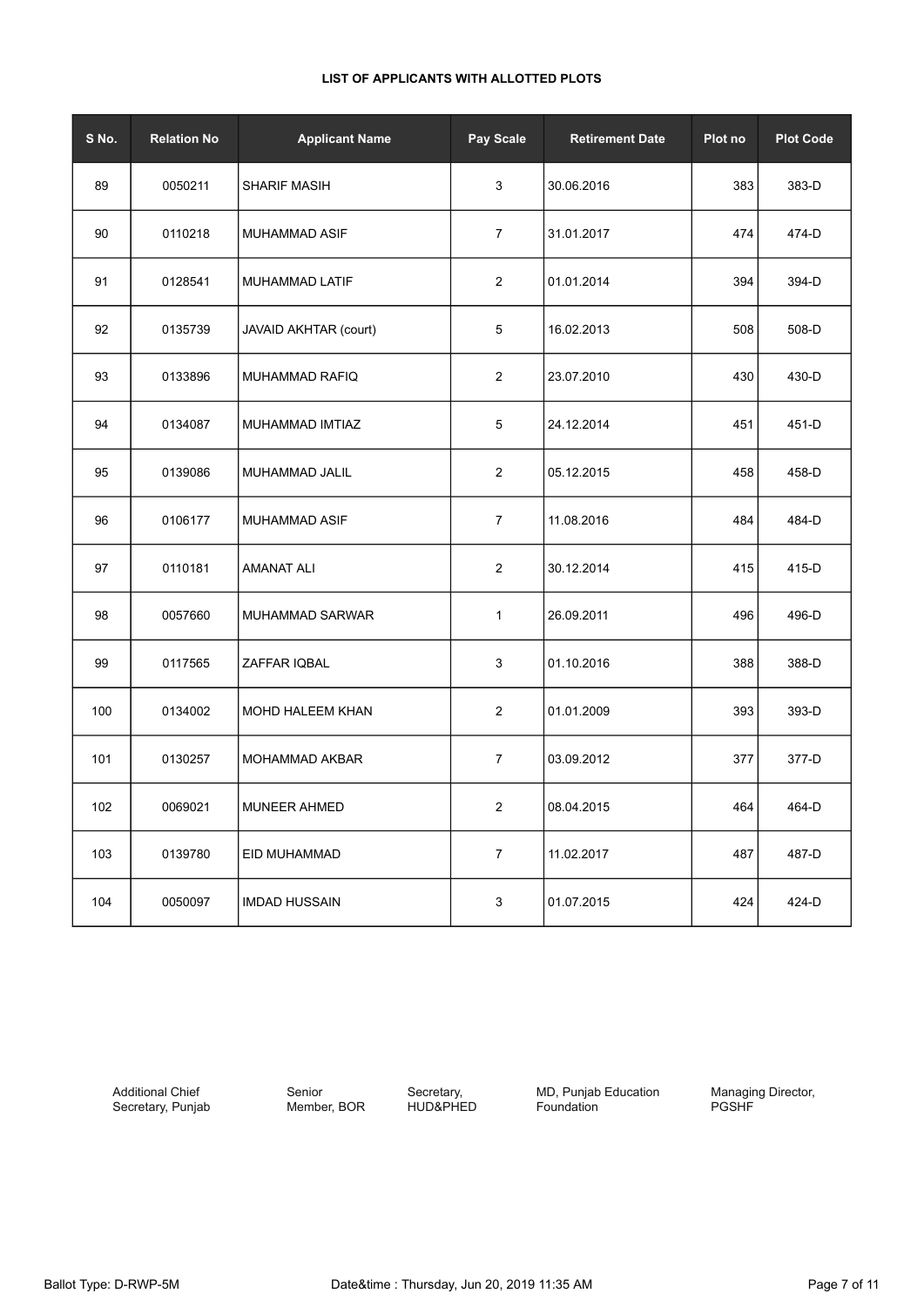| S No. | <b>Relation No</b> | <b>Applicant Name</b>  | Pay Scale      | <b>Retirement Date</b> | Plot no | <b>Plot Code</b> |
|-------|--------------------|------------------------|----------------|------------------------|---------|------------------|
| 105   | 0053817            | <b>MOHAMMAD ISLAM</b>  | $\overline{7}$ | 05.03.2015             | 443     | 443-D            |
| 106   | 0137589            | <b>ABDUL HAFEEZ</b>    | $\overline{2}$ | 07.08.2008             | 407     | 407-D            |
| 107   | 0137245            | YOUSAF MESSIAH KHOKHAR | $\mathbf{3}$   | 31.01.2016             | 456     | 456-D            |
| 108   | 0053448            | <b>ALTAF HUSSAIN</b>   | 5              | 31.07.2016             | 511     | 511-D            |
| 109   | 0141019            | MUHAMMAD IQBAL         | $\overline{7}$ | 22.05.2012             | 433     | 433-D            |
| 110   | 0137972            | MUZAFFAR ALI           | $\overline{c}$ | 14.03.2015             | 483     | 483-D            |
| 111   | 0138874            | <b>NASEEM AKHTAR</b>   | $\sqrt{2}$     | 30.06.2009             | 409     | 409-D            |
| 112   | 0074430            | MUHAMMAD YAMEEN        | 4              | 16.11.2016             | 504     | 504-D            |
| 113   | 0084820            | MUHAMMAD RAFIQUE       | $\overline{2}$ | 01.01.2016             | 470     | 470-D            |
| 114   | 0044672            | <b>ZAHEER ABBAS</b>    | $\overline{7}$ | 19.11.2016             | 379     | 379-D            |
| 115   | 0074308            | <b>IFTIKHAR AHMAD</b>  | 1              | 19.11.2012             | 480     | 480-D            |
| 116   | 0115832            | MASOOD AHMED           | 3              | 11.02.2016             | 413     | 413-D            |
| 117   | 0077924            | KHALIL AHMAD           | $\overline{c}$ | 18.04.2015             | 392     | 392-D            |
| 118   | 0080742            | ABDUL RASHID           | 4              | 11.04.2017             | 375     | 375-D            |
| 119   | 0133797            | RAJ BEGUM              | $\overline{4}$ | 30.06.2016             | 404     | 404-D            |
| 120   | 0137611            | MUHAMMAD ARBI          | $\mathbf{1}$   | 04.05.2006             | 365     | 365-D            |

Additional Chief Secretary, Punjab Senior Member, BOR

Secretary, HUD&PHED **MD, Punjab Education** Foundation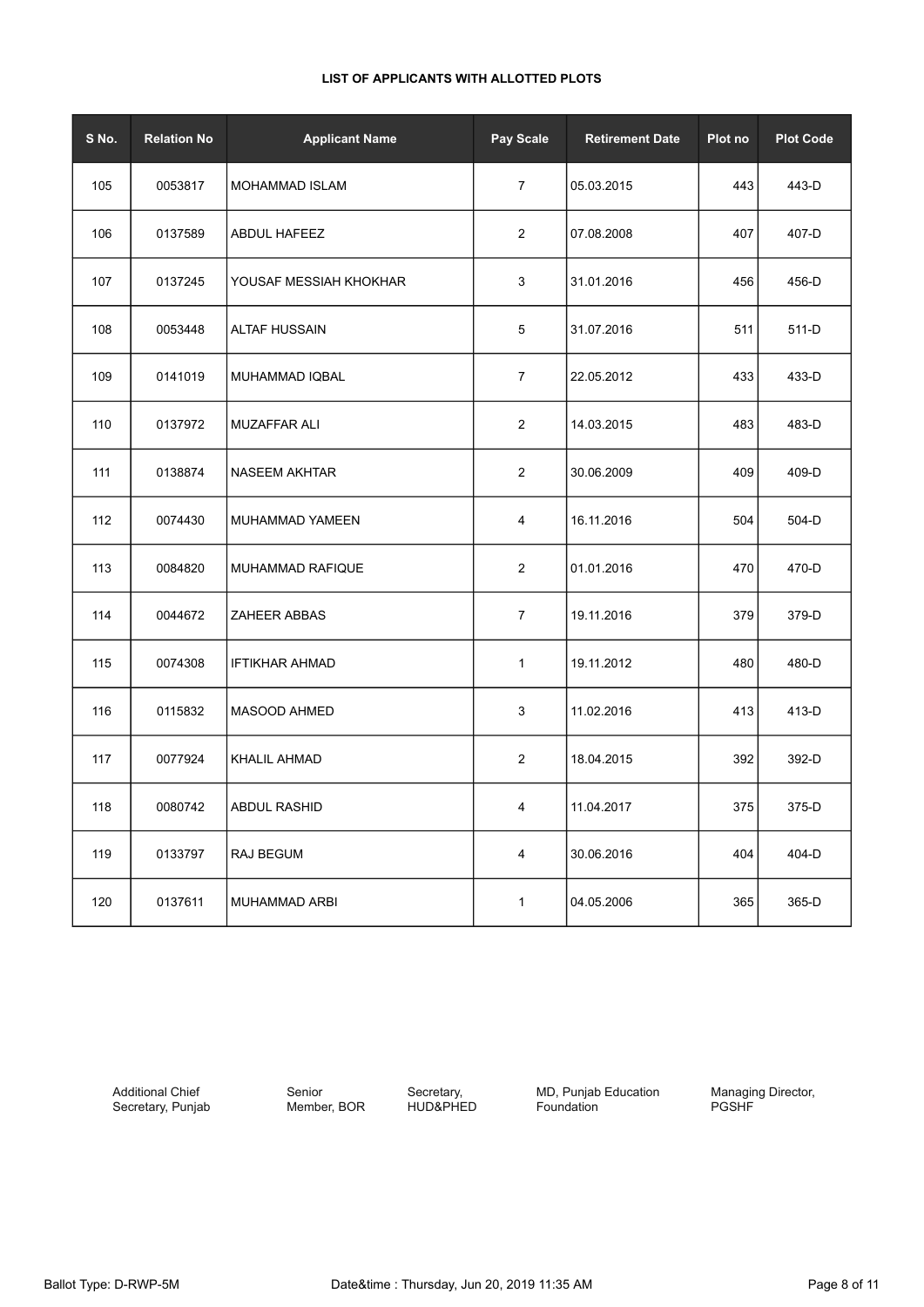| S No. | <b>Relation No</b> | <b>Applicant Name</b> | Pay Scale      | <b>Retirement Date</b> | Plot no | <b>Plot Code</b> |
|-------|--------------------|-----------------------|----------------|------------------------|---------|------------------|
| 121   | 0066655            | <b>GHULAM HABIB</b>   | $\mathbf{1}$   | 14.03.2015             | 467     | 467-D            |
| 122   | 0096006            | MUHAMMAD ASLAM        | 1              | 31.12.2013             | 263     | 263-D            |
| 123   | 0135332            | MUHAMMAD HAFEEZ       | $\overline{7}$ | 09.04.2010             | 482     | 482-D            |
| 124   | 0145464            | <b>BASHIR AHMAD</b>   | 4              | 02.07.2015             | 441     | 441-D            |
| 125   | 0111401            | MUHAMMAD YOUNIS       | $\overline{7}$ | 31.12.2013             | 403     | 403-D            |
| 126   | 0112501            | <b>ABDUL HAMEED</b>   | $\overline{2}$ | 31.01.2016             | 489     | 489-D            |
| 127   | 0123798            | <b>BILQEES BEGUM</b>  | $\overline{c}$ | 30.04.2013             | 417     | 417-D            |
| 128   | 0055504            | NASEER ALI.           | 5              | 02.10.2014             | 442     | 442-D            |
| 129   | 0064637            | HAFIZ MAQBOOL AHMAD   | $\overline{c}$ | 18.11.2014             | 431     | 431-D            |
| 130   | 0138937            | MUHAMMAD MUSHTAQ      | 3              | 01.01.2017             | 440     | 440-D            |
| 131   | 0051548            | SYED ALI RAZA SHAH    | 7              | 10.04.2014             | 469     | 469-D            |
| 132   | 0059637            | <b>HAFEEZ BEGUM</b>   | 3              | 25.03.2016             | 414     | 414-D            |
| 133   | 0137462            | MUHAMMAD ZAKAR ABBASI | 3              | 31.08.2016             | 457     | 457-D            |
| 134   | 0047387            | MUNAWAR JOHN          | 3              | 02.07.2016             | 405     | 405-D            |
| 135   | 0092970            | <b>TALIB HUSSAIN</b>  | 4              | 06.05.2017             | 366     | 366-D            |
| 136   | 0133780            | MAHAMMAD DAUD         | $\overline{c}$ | 27.01.2007             | 397     | 397-D            |

Additional Chief Secretary, Punjab Senior Member, BOR

Secretary, HUD&PHED **MD, Punjab Education** Foundation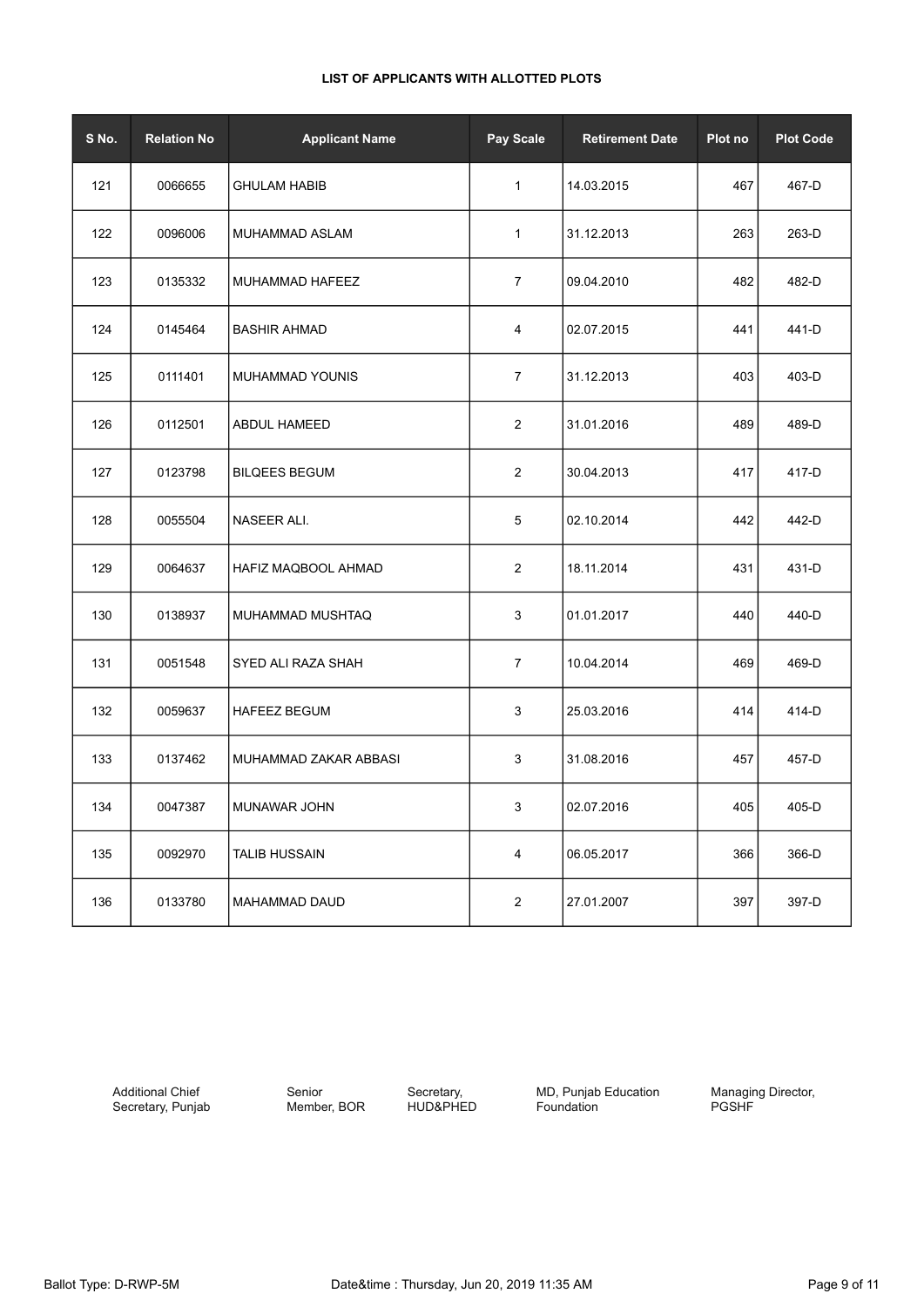| S No. | <b>Relation No</b> | <b>Applicant Name</b>       | Pay Scale               | <b>Retirement Date</b> | Plot no | <b>Plot Code</b> |
|-------|--------------------|-----------------------------|-------------------------|------------------------|---------|------------------|
| 137   | 0102954            | MOUHAMMAD ASHRAF            | $\overline{2}$          | 31.12.2016             | 497     | 497-D            |
| 138   | 0092495            | <b>MEHMOODA BANO</b>        | $\overline{7}$          | 01.01.2008             | 462     | 462-D            |
| 139   | 0135322            | <b>MUNIR AHMAD</b>          | 5                       | 30.09.2016             | 447     | 447-D            |
| 140   | 0138054            | MUHAMMAD EJAZ               | 6                       | 06.03.2010             | 505     | 505-D            |
| 141   | 0110062            | SYED AHMAD ALI SHAH BOKHARI | $\overline{\mathbf{4}}$ | 01.11.2016             | 478     | 478-D            |
| 142   | 0133671            | ABDUL GHAFFER               | 3                       | 08.07.2014             | 491     | 491-D            |
| 143   | 0113826            | MUHAMMAD SHAFI              | 6                       | 20.04.2011             | 481     | 481-D            |
| 144   | 0089700            | <b>INAYAT ULLAH</b>         | $\mathbf{1}$            | 06.06.2007             | 411     | 411-D            |
| 145   | 0047320            | MUHAMMAD KHALID             | 4                       | 30.06.2016             | 477     | 477-D            |
| 146   | 0106377            | MUHAMMAD AFZAL              | $\overline{7}$          | 19.04.2016             | 429     | 429-D            |
| 147   | 0088885            | RASHEED AHMED               | $\overline{2}$          | 10.06.2014             | 418     | 418-D            |
| 148   | 0122972            | <b>IJAZ PERVEEN</b>         | 2                       | 17.11.2016             | 382     | 382-D            |
| 149   | 0109061            | ALLAH DITTA                 | 5                       | 26.02.2014             | 437     | 437-D            |
| 150   | 0133704            | MUHAMMAD SHAFI              | $\overline{2}$          | 04.08.2010             | 479     | 479-D            |
| 151   | 0141500            | <b>MEHRAN KHAHTOON</b>      | $\overline{2}$          | 15.03.2014             | 369     | 369-D            |
| 152   | 0045412            | <b>SHABIR HAIDER</b>        | $\overline{7}$          | 11.08.2014             | 401     | 401-D            |

Additional Chief Secretary, Punjab

Senior Member, BOR

Secretary, HUD&PHED MD, Punjab Education Foundation